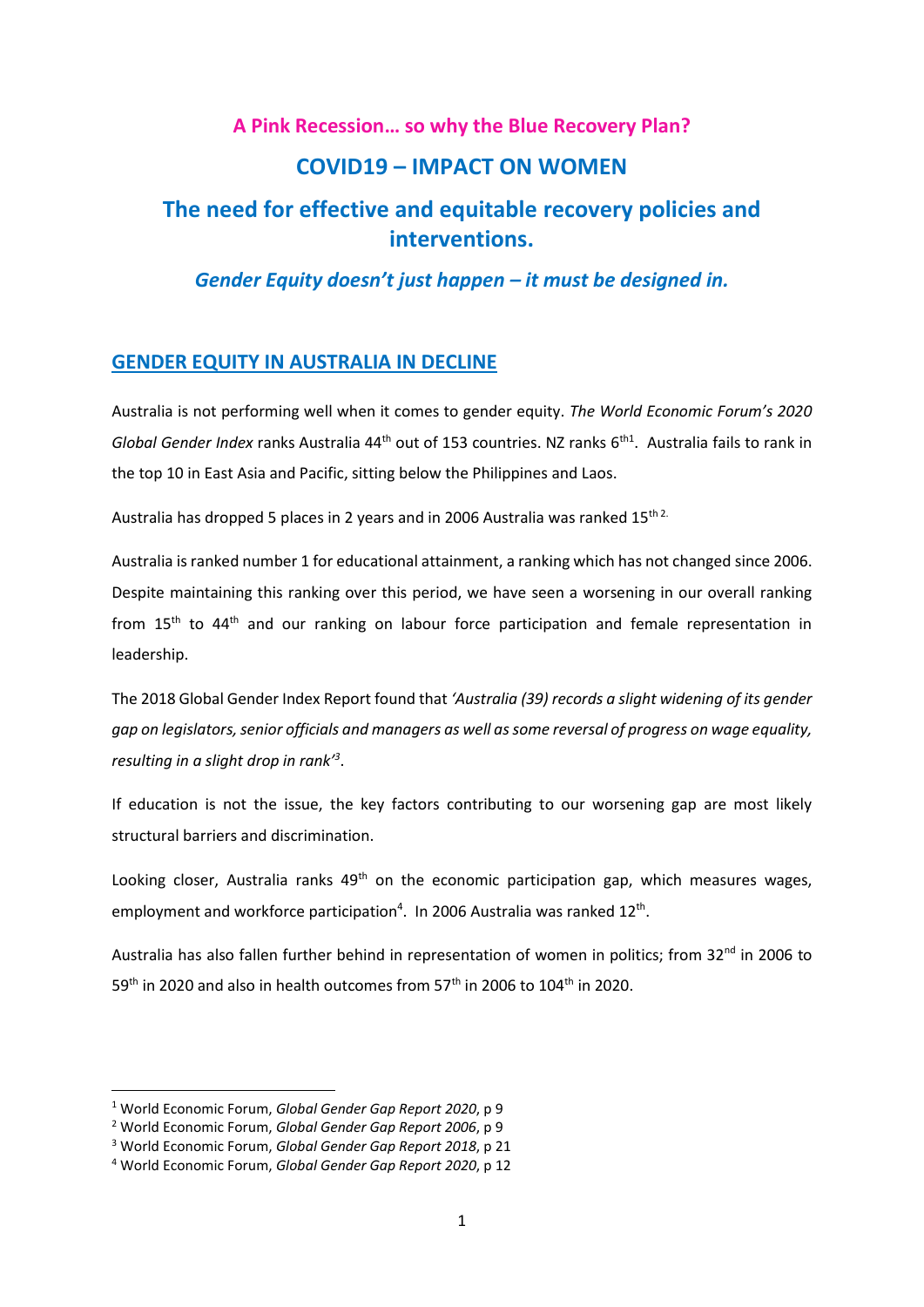ACOSS's 2018 report shows that in Australia, more women than men live below the poverty line and statistics from the ABS last December, found women were the majority of those receiving long-term Newstart or Youth Allowance and the majority of those receiving parenting payments, making them more vulnerable as poverty and economic vulnerability makes it harder to build capacity to absorb further economic shocks likely during a pandemic<sup>5</sup>.



In 2016, KPMG released a report *She's Price(d)less: The economics of the gender pay gap,* prepared for the Diversity Council of Australia (DCA) and the WGEA. The report found that '*Despite significant advances in lifting women's participation in the labour force and women's pay across industries, and an increased recognition of the value of diversity in the workplace, the gender pay gap continues to persist*.'<sup>6</sup>

There are many factors driving the persistent gender pay gap in Australia, but the key one is discrimination. The KPMG report showed that sex discrimination not only continues to be the single largest factor contributing to the gender pay gap, but it is worsening with systemic discrimination

<sup>5</sup> Amy Haddad, *COVID-19 is not gender neutral*, Broad agenda 17 March 2020

<sup>6</sup> KPMG, *She's Price(d)less: The economics of the Gender Pay Gap,* October 2016, p 2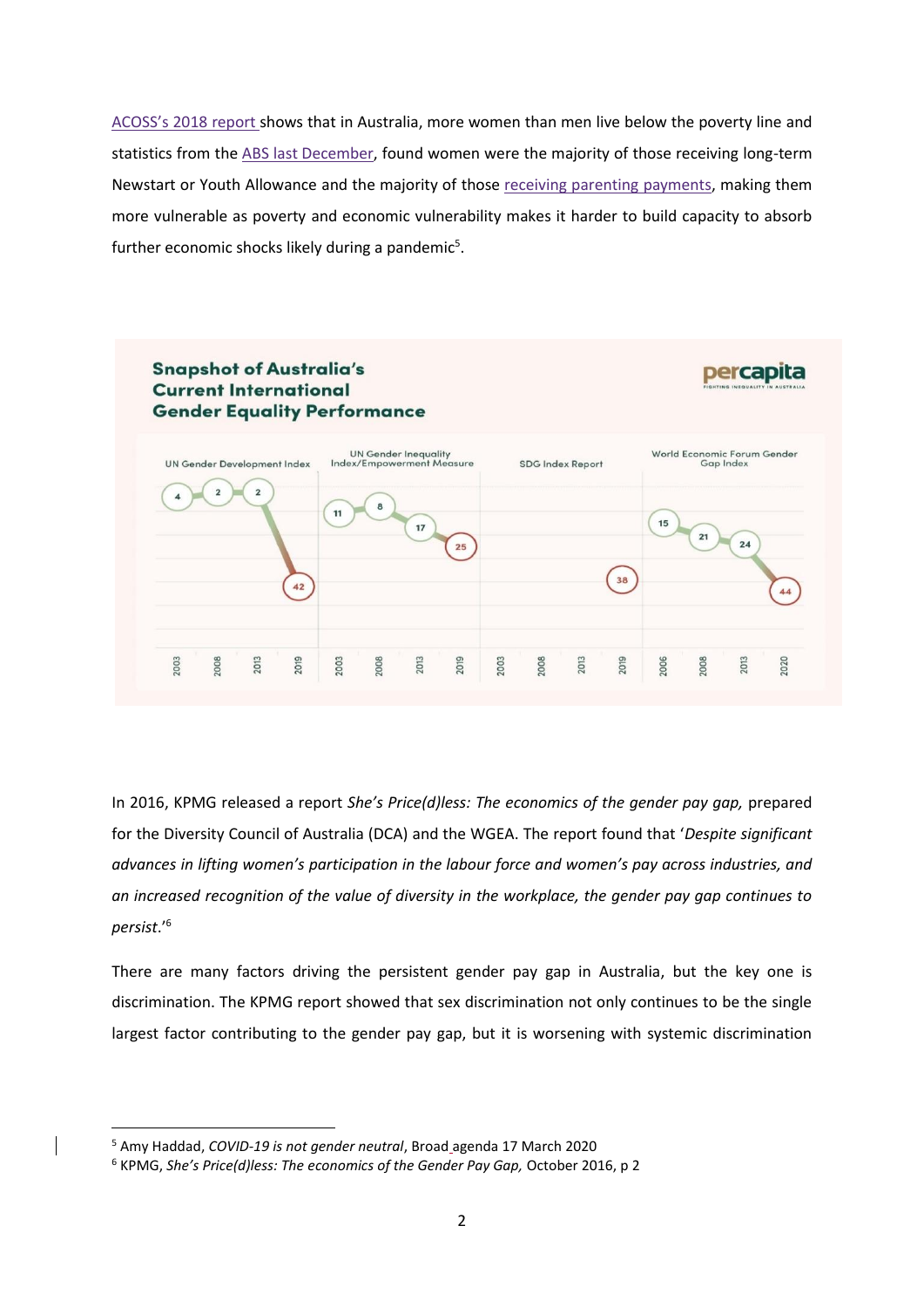remaining a persistent feature of the workforce. The proportion of the gender pay gap that is attributable to gender discrimination increased from 35% in 2007 to 38% in 2014.<sup>7</sup>

The report also found that career and work interruptions are responsible for 21% of the proportion of the gender pay gap which is the largest changing factor increasing from 9% in 2007.<sup>8</sup>

The next most significant contributing factor in the gender pay gap is industrial and occupational segregation, collectively representing 30% of the gap.<sup>9</sup> The report found that the representation of men in particular industries and in occupations continues to have an effect on wages, with earnings in occupations and industries with a larger share of males being higher than wages for female dominated industries and occupations.<sup>10</sup>

While the report suggests that occupational segregation has decreased slightly, industrial segregation has increased. One reason given for the increase in the gender pay gap resulting from industrial segregation, is the increase in the proportion of males working in traditional male dominated industries which attract higher rates of pay and the simultaneous increase in the proportion of women working in female dominated industries such as health care and social assistance which traditionally attract lower pay.

#### **Gender Equity in our Industrial Relations system**

The Fair Work Act 2009 at s.3 does not contain an overarching objective of gender equality. There is currently no framework for the achievement of gender equality in the industrial relations context. The Fair Work Commission should be required to promote gender equality and strengthen minimum employment rights for women in all its functions and powers.

#### Modern Award Objective

The current Award system is not achieving the outcomes necessary to address the unacceptable and persistent issue of gender inequity in the workforce, including the gender pay gap. Pay equity needs to be an objective of the Fair Work Act and at the forefront when wages are set.

The Modern Award Objective at s134, includes an equal pay principle but there is no gender equity principle which underpins the operation of this section. A broad review of the current Award wage setting system and its impact on the gender pay gap, is necessary to correct the undervaluation of

 $<sup>7</sup>$  Ibid, p 13</sup>

<sup>8</sup> ibid

<sup>&</sup>lt;sup>9</sup> ibid

 $10$  Ibid, p 13.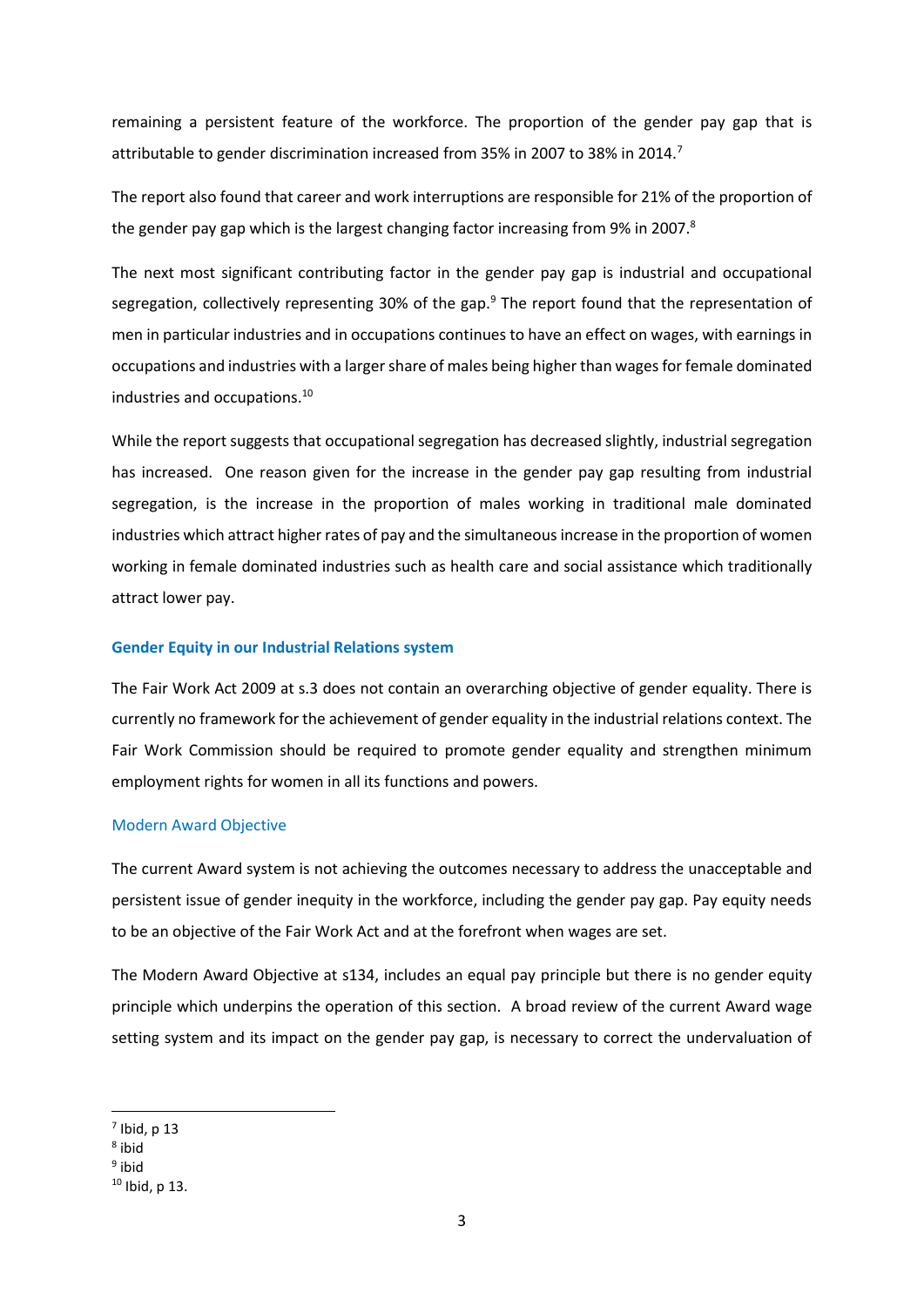work in female-dominated industries. The occupations and industries which have traditionally attracted women were relatively low paid when classifications in Awards were established.

There needs to be a review of the historical gender-based undervaluation which persists in Awards.

Much has changed in female-dominated occupations and industries including the introduction of educational and training requirements which are not reflected in the wages set in Awards. The failure to recognise accredited training and skills development in wage setting in feminised industries results in a persistent gap in the wages in female-dominated industries and occupations compared to maledominated occupations and industries where wages are set at higher rates.

The mechanisms which are currently provided in the Fair Work Act 2009 (FWA) to remedy pay inequity are not working to close the gender pay gap. Significant changes to the FWA are required to achieve positive equal remuneration outcomes.

# **COVID-19 EMPLOYMENT IMPACTS**

# **Exposure to the virus**

Women are more vulnerable to COVID-19 due to their economic insecurity, over representation in certain sectors of the economy, their caring responsibilities, and the feminisation of the education and healthcare sectors. As women have a higher representation in roles such as health care, retail, childcare and education – more women have been exposed to the virus as a result of their work.

*Healthcare workers are predominately female so the burden of risk is highest on women in those sectors. Women make up 80% of hospital workers, 83.9% of the general medical practice workforce, including the professionals, and clerical and administration staff. 77% of pathology and diagnostic imaging workforce are women, and women make up 81.8% of residential aged care workers. <sup>11</sup>*

Therefore, the risk and the work involved in responding to this crisis is a female one. It has also created a tension between the need to ensure the health workforce is at peak capacity and the considerations around school closures because caring for kids and caring for the community comes back to women.

 $11$  ibid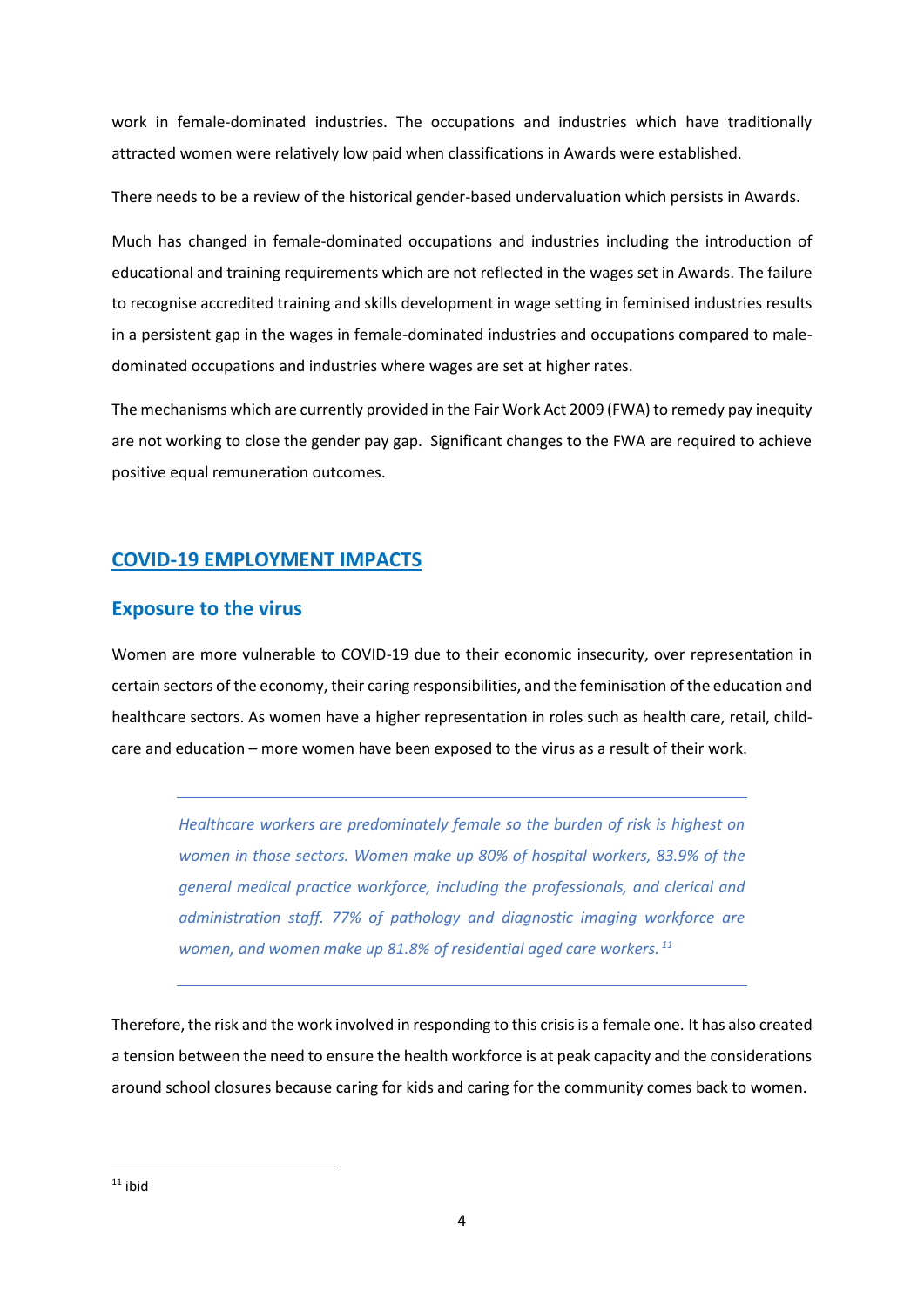Other health implications for women include impacts of COVID-19 on pregnancy and reproductive health. While the WHO and others are still unclear on the risks to pregnant women and their unborn child, it has raised concern and anxiety for pregnant workers and the need for additional protections for those workers.

### **Pregnancy and COVID-19**

The Australian Health Protection Principal Committee (AHPPC) which is advising the Federal Government considers that, based on the limited current evidence, the following people are, or are likely to be, at higher risk of serious illness if they are infected with the virus:

- Aboriginal and Torres Strait Islander people 50 years and older with one or more chronic medical conditions
- People 65 years and older with chronic medical conditions. 5 Conditions included in the definition of 'chronic medical conditions' will be refined as more evidence emerges. The most current list can be accessed on the Department of Health website
- People 70 years and older
- People with compromised immune systems (see Department of Health website)

Pregnant women are not included in the AHPPC list of high-risk workers at this stage, but we believe they should be included, and risk assessments should be conducted for pregnant employees.

The WHO advice is that although there has not yet been enough research done on the risks for pregnant workers, they are generally considered to be more immuno-compromised than other workers.

The Royal Australian and New Zealand College of Obstetricians and Gynaecologists (RANZCOG) believes that pregnant women should be considered a vulnerable group.

The UK government has recently updated their advice in relation to pregnant employees and decided that they should be included in the vulnerable workers group and that employers should be conducting risk assessments. Their advice relates to health workers, but they say this could be applied to other workers who may be at risk:

*There is as yet no robust evidence that pregnant women are more likely to become infected than other healthy individuals, however, it is known from other respiratory infections that pregnant woman who contract significant respiratory infections in the third trimester (after 28 weeks) are more likely to become seriously unwell. This may also lead to preterm birth of their baby if they need to recover through improving the efficiency of her breathing or ventilation.*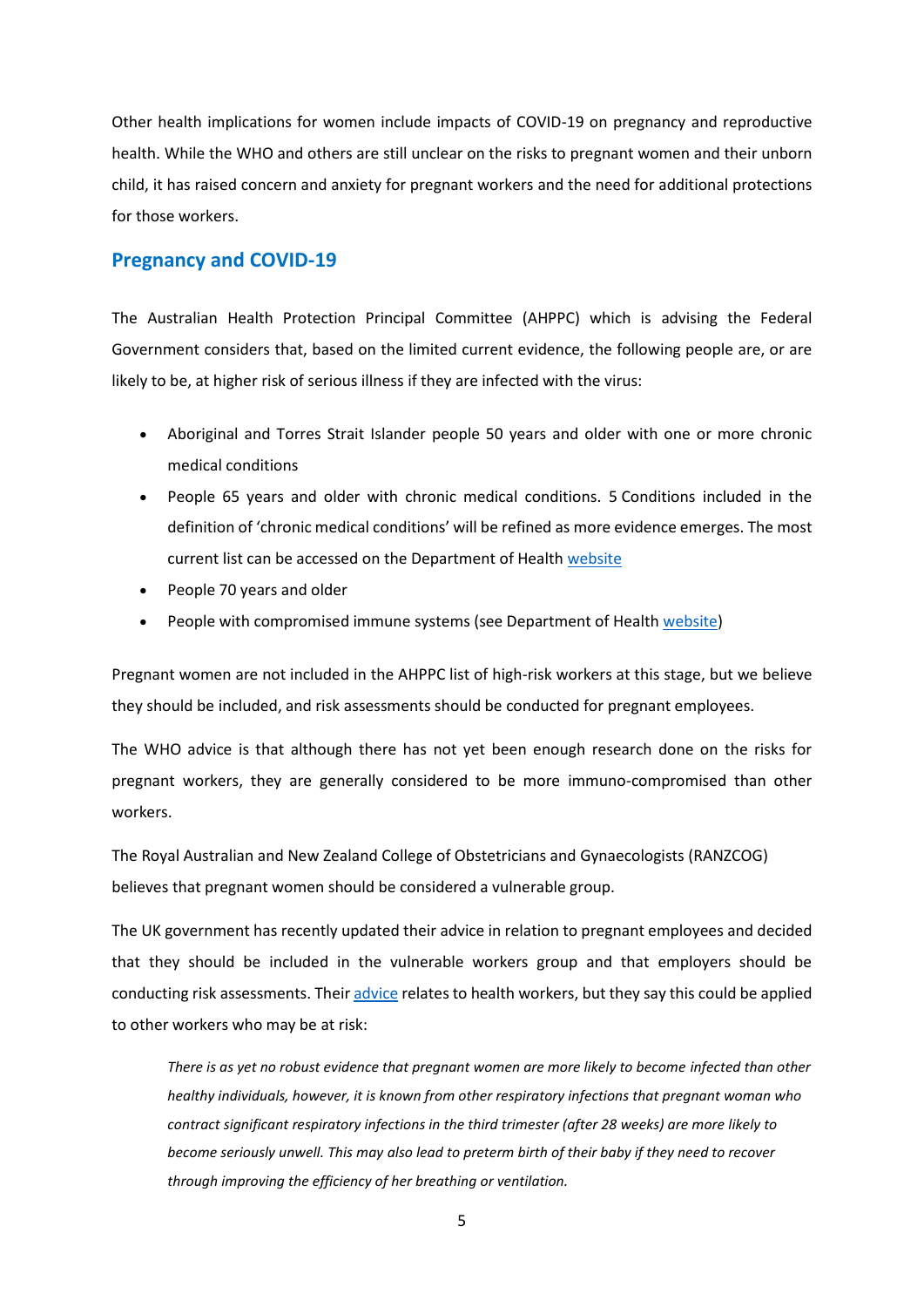*Given these additional considerations for pregnant women who become seriously unwell in the later stages of pregnancy, the Government has taken the precautionary approach to include pregnant women in a vulnerable group.* 

*Currently, there is no evidence to suggest that COVID-19 causes problems with a baby's development or causes miscarriage. With regard to vertical transmission (transmission from woman to baby antenatally or intrapartum), emerging evidence now suggests that vertical transmission is probable. There have been case reports in which this appears likely, but reassuringly the babies were discharged from hospital and are well.* 

# **Increased exposure to workplace violence during COVID-19**

Workers in the retail sector are exposed to extremely high levels of abuse and violence from customers and the evidence shows that women are at greatest risk.

#### **A SDA survey of over 6000 workers in 2016 found;**

- **Verbal abuse**  89.91% of females experienced verbal abuse compared with 82.35% of males
- **Sexual harassment -** 13.56% of females who experienced customer violence or abuse in the last 12 months said it was of a sexual nature compared with 4.87% of males
- **Physical abuse**  this was experienced more by men, 15.79% of males indicated they had been a victim of physical violence compared with 13.98% of females

Over the past few months, the COVID-19 pandemic has provided a very hostile environment in retail and fast food and increased the prevalence and severity of abuse and violence. This was particularly heightened in the period of panic buying, followed by low stock levels, purchase limits, customer limits and changes to service required to implement the COVID-19 health measures.

Retail workers have also experienced deliberate actions such as being spat at and coughed on by customers claiming to have the COVID virus, prompting the union to ask state governments to extend fines to individuals who spit or cough on retail workers.

This type of violence is also being experienced by workers in other sectors such as the health sector, which is also female dominated.

In a **recent survey of more than 500 members** in the SDA WA Branch survey, 76% of respondents said customer behaviour got worse since the pandemic began. It also found that **22% of retail workers had been deliberately spat on or coughed on during the pandemic.** 

6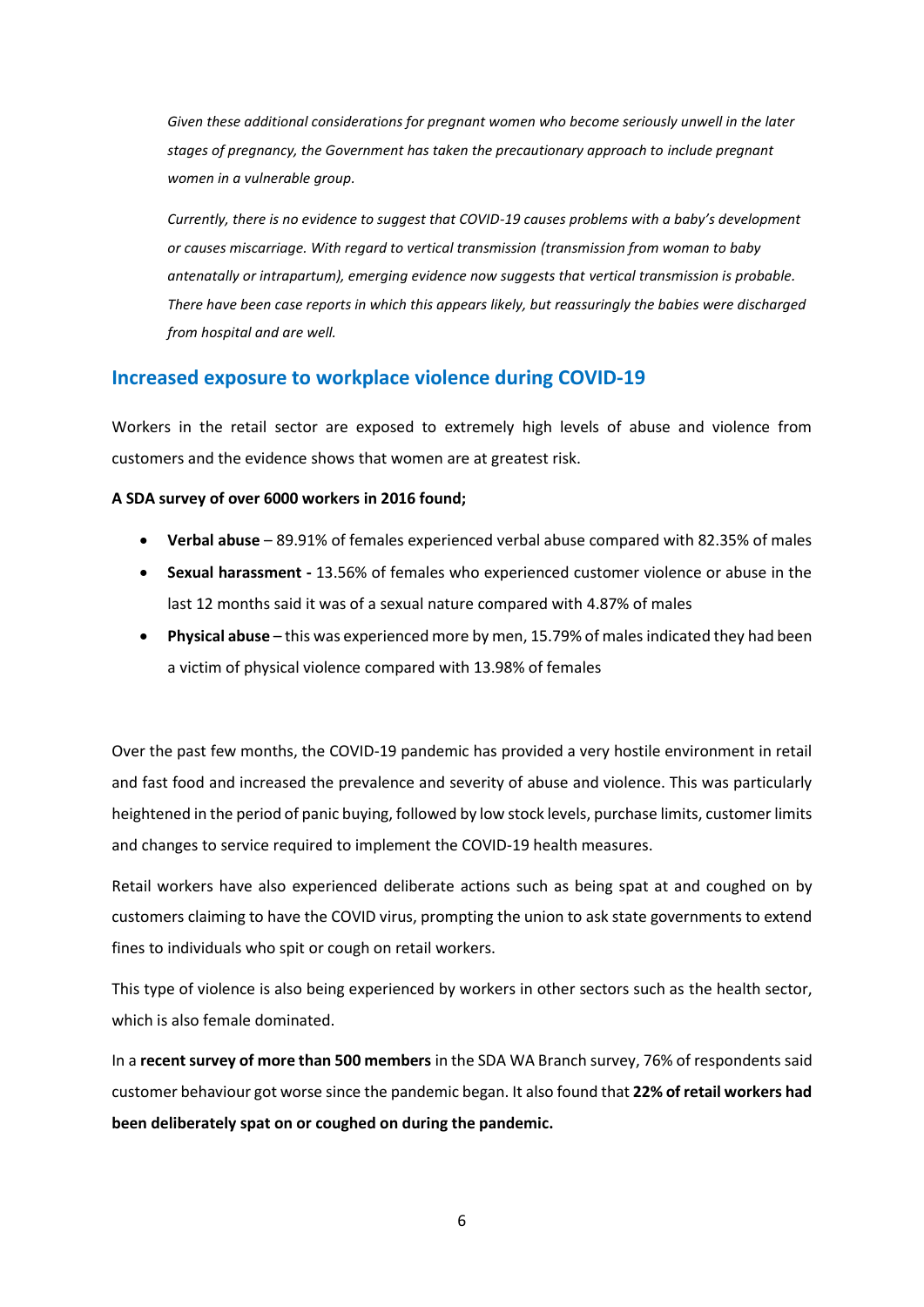# **Retail trade losses are greater in areas dominated by women**

The gender breakdown across retail is varied. Data from the Workplace Gender Equality Agency shows women make up 57.7% of retail workers. But they make up the majority of retail workers in fashion (84.2%), department stores (66.1%) and furnishings and homewares (71.3%) – all sectors of retail hardest hit by COVID-19 and experiencing more closures and reductions in trade.

Supermarkets have a much more even gender breakdown but fashion and department stores have a much higher proportion of female workers. For example, from last year's WGEA reports;

- Coles: Females sales assistants make up 57%, males 43%
- Myer: Females 82%, males 18%
- Just Group: 93% females, males 7%

Even within industries, such as retail, which is female dominated, the impact across the sector for women is even worse than we would assume. The gendered impact is worse within retail. Parts of the sector, such as supermarkets, technology sales and hardware remained open and indeed traded strongly, whereas other parts, particularly fashion retailing which has a higher proportion of female workers have a more even gender breakdown of employees and the part of the sector which closed employ many more women than men.

# **Casual and insecure work**

There are more women than men working in casual employment without sick leave entitlements. Women are also over-represented in the industries both heavily reliant on casual workers and likely to be hit hard by the restrictions, closure of businesses and economic downturn. The Retail industry employs a significant number of casual workers.

This crisis has magnified the industrial and social issues that already disproportionately impact women in insecure work as they are more vulnerable to losing employment, financial insecurity, domestic violence and homelessness.

200,000 Australian women who work in the accommodation, food services, and retail trade sectors alone missed out on the JobKeeper payment due to its design flaws around casual employees.

# **Job losses across the economy**

In April, more women lost their jobs and more women were impacted by a reduction in hours: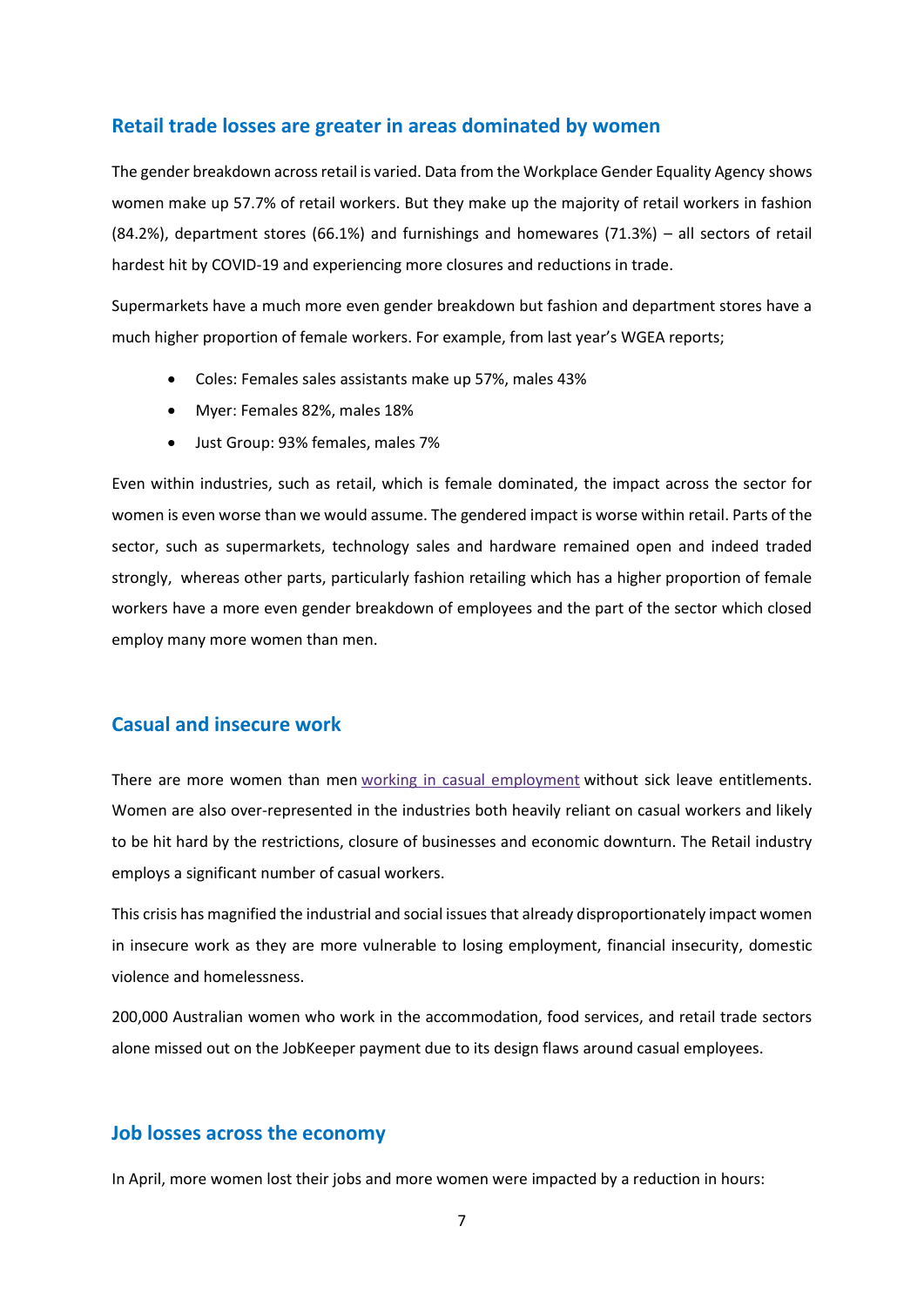- 350,000 women became unemployed compared to 270,000 men (5.3% of employed women have lost their jobs compared to 3.9% of men)
- Payroll jobs for females went backwards 8% compared to 6.3% for males from the middle of March to the end of May
- 11.5% of women suffered a reduction in hours compared to 7.5% of men
- Job keeper failure to include casuals
- Women are twice as likely as men to be on zero-hour contracts
- Unemployment figures significantly underestimate the job losses

Data released on 5 May 2020 by the ABS shows that the accommodation and food sector has been most impacted, with about one third of jobs in the sector lost between mid-March and mid-April 2020. This was followed by the arts and recreation services sector with a decrease of 27% in employee jobs. Across sectors, jobs decreased by 7.5% and wages decreased by 8.2% between mid-March and mid-April 2020.[57] Over this same period, jobs held by women saw a larger decrease than jobs held by men, while wages paid to men decreased more. Jobs held by women decreased by 8.1% and wages paid to women decreased by 7.0%; whereas, jobs held by men decreased by 6.2% and men's wages decreased by 8.9%.[58] 12

There is also some evidence to suggest that women-led small and medium enterprises may be more impacted during COVID-19. This is because women-owned businesses are generally operating with less capital and relying more on self-financing.<sup>13</sup>

Decline in incomes and financial insecurity have ongoing effects for household members.[61] Loss or reduction of women's incomes affects families because women often invest their earnings into the household.<sup>[62]14</sup>

# **Increased risk of family and domestic violence**

Increased time at home due to social distancing and isolation measures is placing women at greater risk of family violence. The economic pressures created by the pandemic and restrictions has also

<sup>12</sup> Workplace Gender Equality Agency, *Gendered Impacts of COVID-19,* May 2020

 $13$  ihid

 $14$  ibid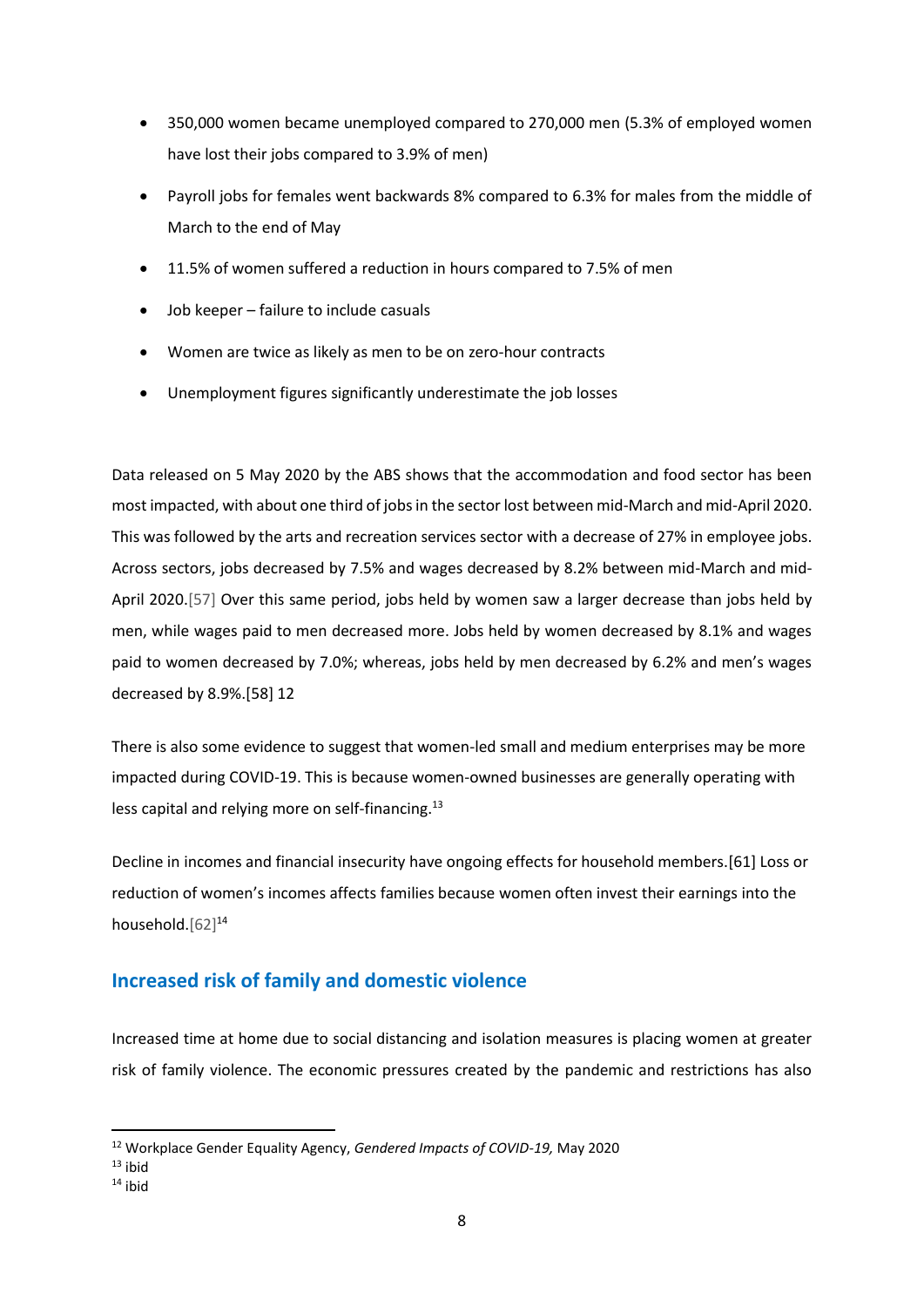increased the risk and will continue to do so well beyond the end of the pandemic as those economic consequences persist. *'In April the United Nations raised the alarm over what it called "the shadow pandemic": a marked increase in violence against women during the COVID-19 lockdowns taking place across the globe<sup>15</sup> '*.

The increase in domestic violence also comes at a time when access to services are impacted by restrictions.

Almost 60 percent of the 166 support practitioners surveyed in Victoria by Monash University said the COVID-19 pandemic had increased the frequency of violence, half of respondents said the severity of violence had increased, the number of first-time family violence reports had gone up 42 per cent, and practitioners themselves were struggling working from home, which was "wreaking havoc" on their boundaries and mental health<sup>16</sup>.

A recent survey by the Centre for Women in Queensland indicated that frontline domestic violence workers had seen a 20 per cent increase in family violence incidents related to COVID-19 financial stress and a near 40 per cent increase in the levels of violence and severity<sup>17</sup>.

The Workplace Gender Equality Agency has reported that *'Women's Safety NSW is seeing the impact of COVID-19 through an increase in violence, an increase in the number of clients and an increase in the complexity of cases, among other issues, and data from Google shows a 75% increase in searches about family and domestic violence. There is concern that victims of domestic violence may not receive much-needed support during COVID-19 with essential services disrupted, and individuals unable to make calls to helplines while in the same space as an abusive partner.] 18*

While additional funding has been provided to the family violence sector at both federal and state levels, this may not be enough to meet the demands that existed prior to COVID-19, let alone the significant increases since the emergence of the pandemic. Comprehensive funding and resourcing to prevent and respond to family violence will be critical over the coming years.

<sup>15</sup> Editorial, The Sydney Morning Herald, *How to stop the shadow pandemic of domestic violence*, 10 June 2020  $16$  ihid

<sup>17</sup> Baz Ruddick, ABC News, *Domestic violence removalist says coronavirus isolation has increased workload by 60 per cent, 5 May 2020*

<sup>18</sup> Workplace Gender Equality Agency, *Gendered Impacts of COVID-19*, May 2020, https://www.wgea.gov.au/sites/default/files/documents/Gendered%20impacts%20of%20COVID19 0.pdf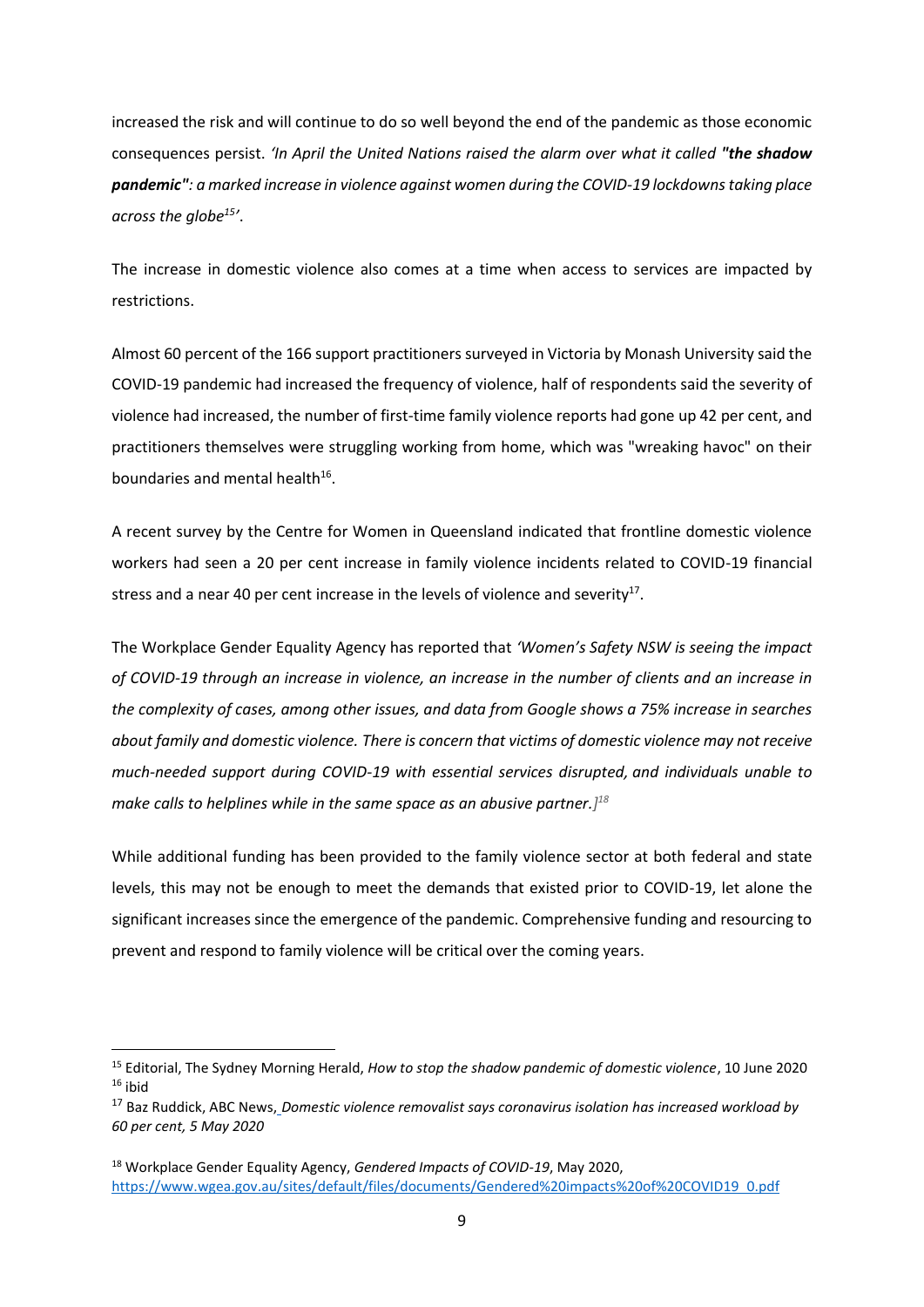The Federal government has not provided any additional funding to assist those experiencing family and domestic violence or provided additional funding to emergency accommodation services.

Lockdown restrictions have left millions of girls, women, and people of all genders vulnerable to a growing shadow pandemic of violence — including cyberviolence and exploitative grooming of children — and with limited access to help. For these people, technology can be a lifesaving line of defense, whether via instant messaging services with a geolocation function, free calls to domestic abuse hotlines, or discreet apps that provide disguised support and information to survivors in case of surveillance by abusers.

# **The Digital Gender Divide - Access to technology**

Women, girls, and marginalized groups are the least likely to have access to technology, and COVID has highlighted this lack of connectivity.

The internet has evolved from being a luxury asset to a key utility and public good, yet 3.6 billion people remain offline. Digital disparities reflect the inequality and discrimination that exist in wider society, with access lowest for the least privileged.

In low- and middle-income countries, 433 million women are unconnected and 165 million fewer women own a mobile phone compared with men. Boys are 1.5 times more likely to own a phone than girls in many countries, and among those who do own phones, boys are more likely than girls to own smartphones. The global internet user gap is 17%, and the digital gender gap exists in all regions of the world — and continues to grow.

Online commerce and **mobile money** is now a growing phenomenon, with over 1 billion registered accounts and close to \$2 billion in daily transactions. Digital products are reaching the screens of increasing numbers of low-income users, including young people. Yet 1.7 billion people, more than half of whom are women, remain financially excluded from the digital economy. This can mean that essential cash transfer programs do not reach women in times of crisis.<sup>19</sup>

<sup>19</sup> UN Women. 'We cannot allow COVID-19 to reinforce the digital gender divide.' *UN Women Executive Director Phumzile Mlambo-Ngcuka and Plan international CEO Anne-Birgitte Albrectsen.* Online. Wednesday, May 6, 2020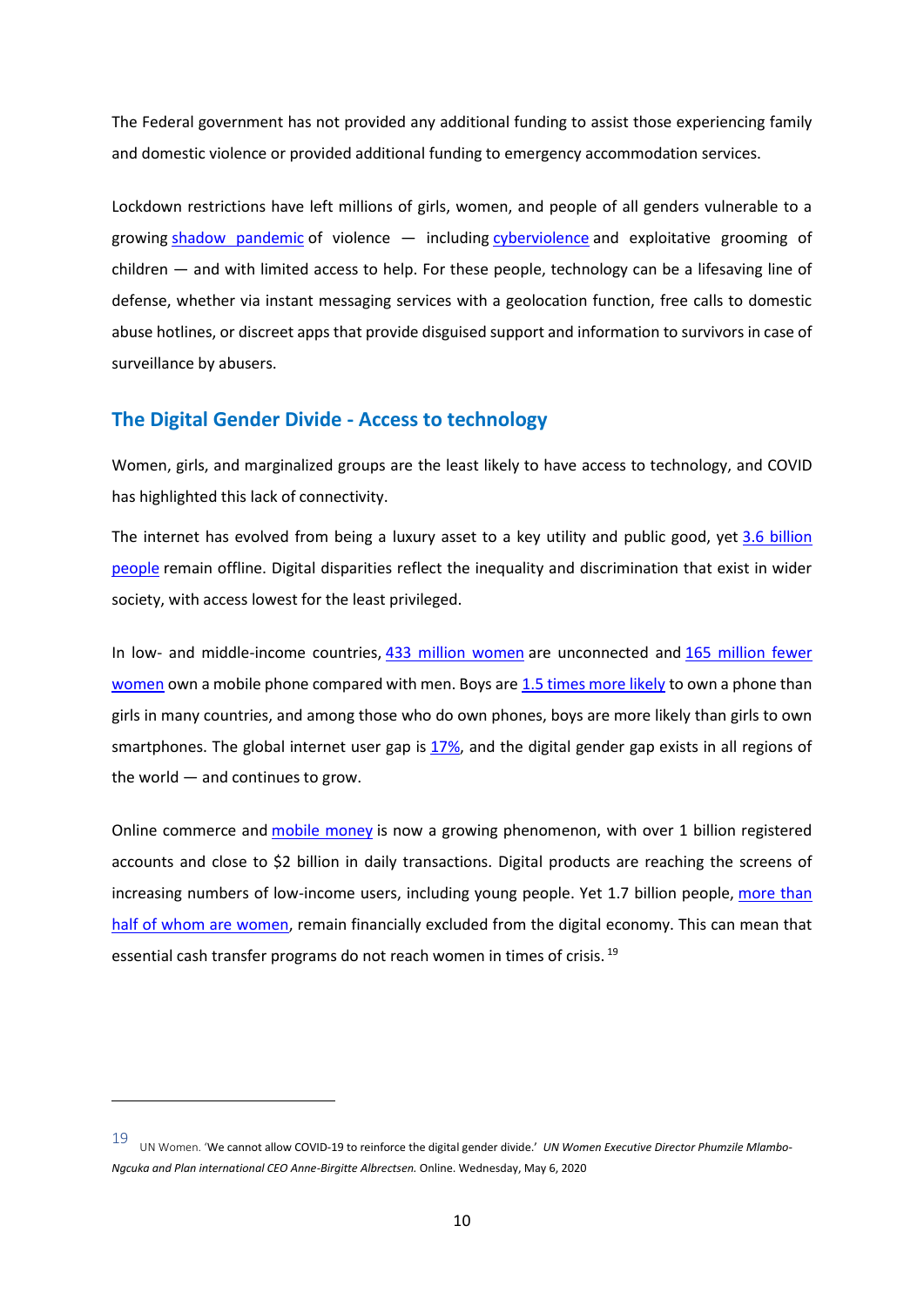Several key Australian government policy initiatives, announced in response to COVID, relied on the use of, and access to, technology such as the transition of school students to home learning and the use of the ATO to access online support systems.

Online learning of students highlighted the technological divide. Professor Natalie Brown, Director of the Peter Underwood Centre at the University of Tasmania, was the lead author on a paper that found 46 per cent of all children could suffer.

"We're seeing an increase in families that are struggling in terms of being able to cover the basic needs — food and shelter and pay rent and all of those kinds of things, so that covers quite a number of young Australians," Professor Brown told the ABC.

Professor Brown said that while the initial research focussed on traditionally vulnerable students, the cohort had expanded because of rapid job losses and limited home internet access — circumstances exacerbated by the rush to remote learning.

"[It includes] all of the complexities of being at home — so some people not having a home, some people in economic disadvantage at home, others trying to balance work, multiple children," Professor Brown said.

But for those without access to devices such as phones and tablets and quality internet access the disadvantage experienced is significant

# **Policy responses to the economic crisis and their impact on women**

The research into the impact of financial market crashes, such as Black Monday (US) 1987, the Asian Financial Crisis of 1997 and the GFC in 2007, shows that existing inequalities are only exacerbated by an economic crisis.

The impact of an economic crisis is most acutely felt by women at year 3 and is felt for approximately 7 years.

Women's unpaid work is a significant contributor to economic growth yet is not counted or recognised. As a result of COVID-19, mothers are spending an extra hour each day on unpaid housework and four extra hours on childcare.

Fiscal policy has the biggest impact on gender equality outcomes and austerity policy does not achieve job creation or gender equity.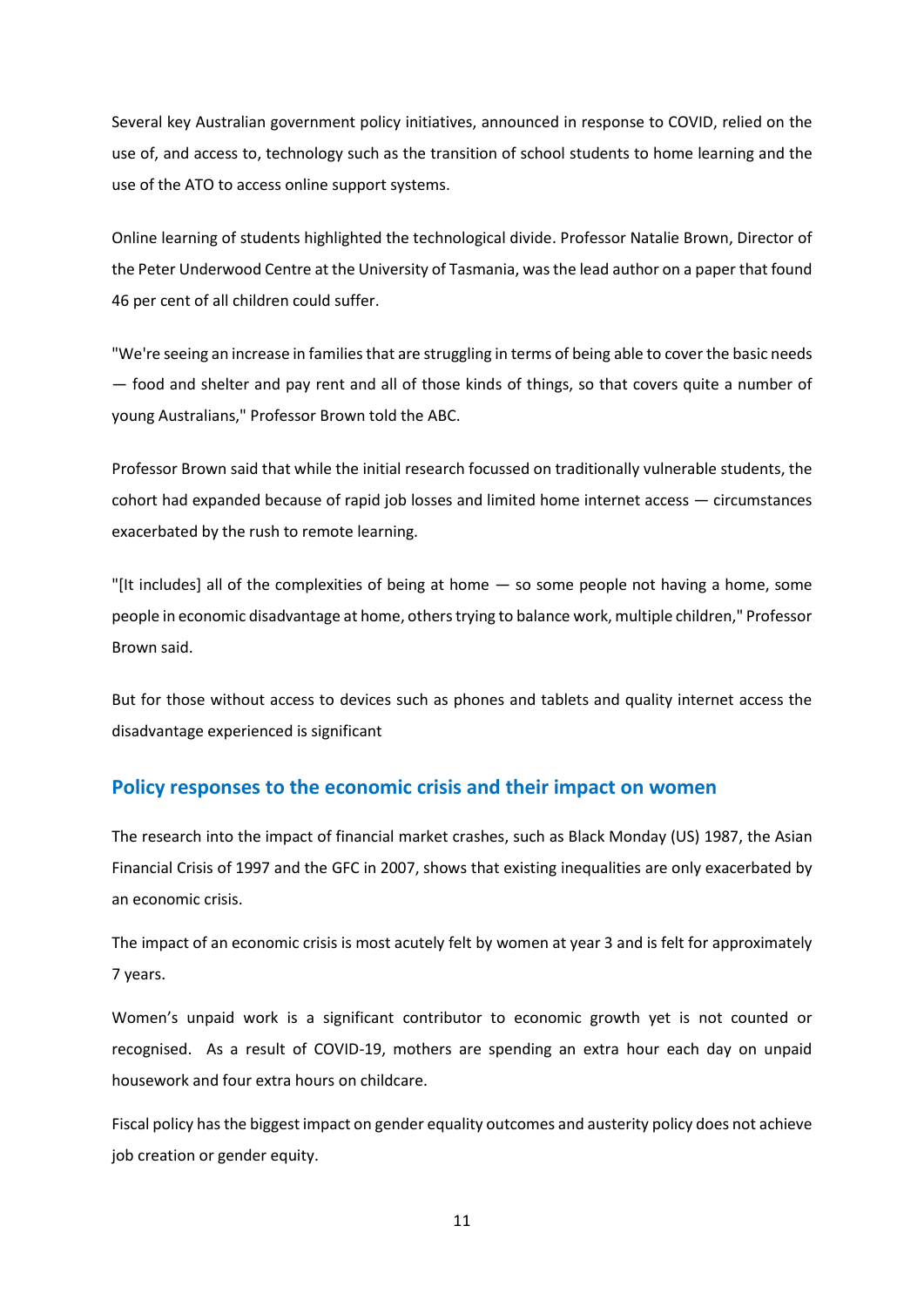To date, there has been no gender analysis of policy decisions and no discussion about addressing the impact on women.

International research shows that investing in social infrastructure provides a greater return on investment and creates more jobs than investment in the construction sectors. Investment in the 'care' sector creates twice as many jobs as that in construction.

Policy development is still premised on the assumption of the male breadwinner model – which we see playing out with the construction jobs/ shovel ready narrative.

The economic recovery response and 'plan' to date has had, and will continue to have, a disproportionately negative impact on women.

As the economy starts to reopen, we need a strong plan to support an economic recovery from the pandemic. Australia's economy is underpinned by consumption. We need strong consumer spending to support our economic recovery. To support a consumer led recovery people need to have money in their pocket to spend.

Fiscal stimulus should be directed towards the retail industry not only to both support and recognise the valuable contribution of these low paid workers. The government should provide frontline workers with a low-income tax rebate or direct payment up to the value of \$1,500. The estimated fiscal stimulus to the NSW economy from this proposal is between \$1.2bn to \$2.8bn. Proposals to provide a combination of direct payments and/or low income tax rebates to low income earners and frontline workers up to the value of \$1,500 would cost \$3.4bn whilst providing up to \$8.7bn of economic activity (see McKell, *A COVID-19 Tax Rebate for Frontline Workers*)

#### **Childcare package**

Childcare is a key piece of infrastructure and impacts significantly on women's workforce participation.

The introduction of free childcare during the COVID pandemic was a welcome addition to families and children.

Childcare attendance among disadvantaged, vulnerable and Indigenous children increased with this initiative. Richard Weston, chief executive of Aboriginal and Torres Strait Islander children's advocacy body SNAICC, said many Indigenous community services had reported increased enrolment after the abolition of fees, with vulnerable children attending for more hours and some families accessing early learning and care for the first time.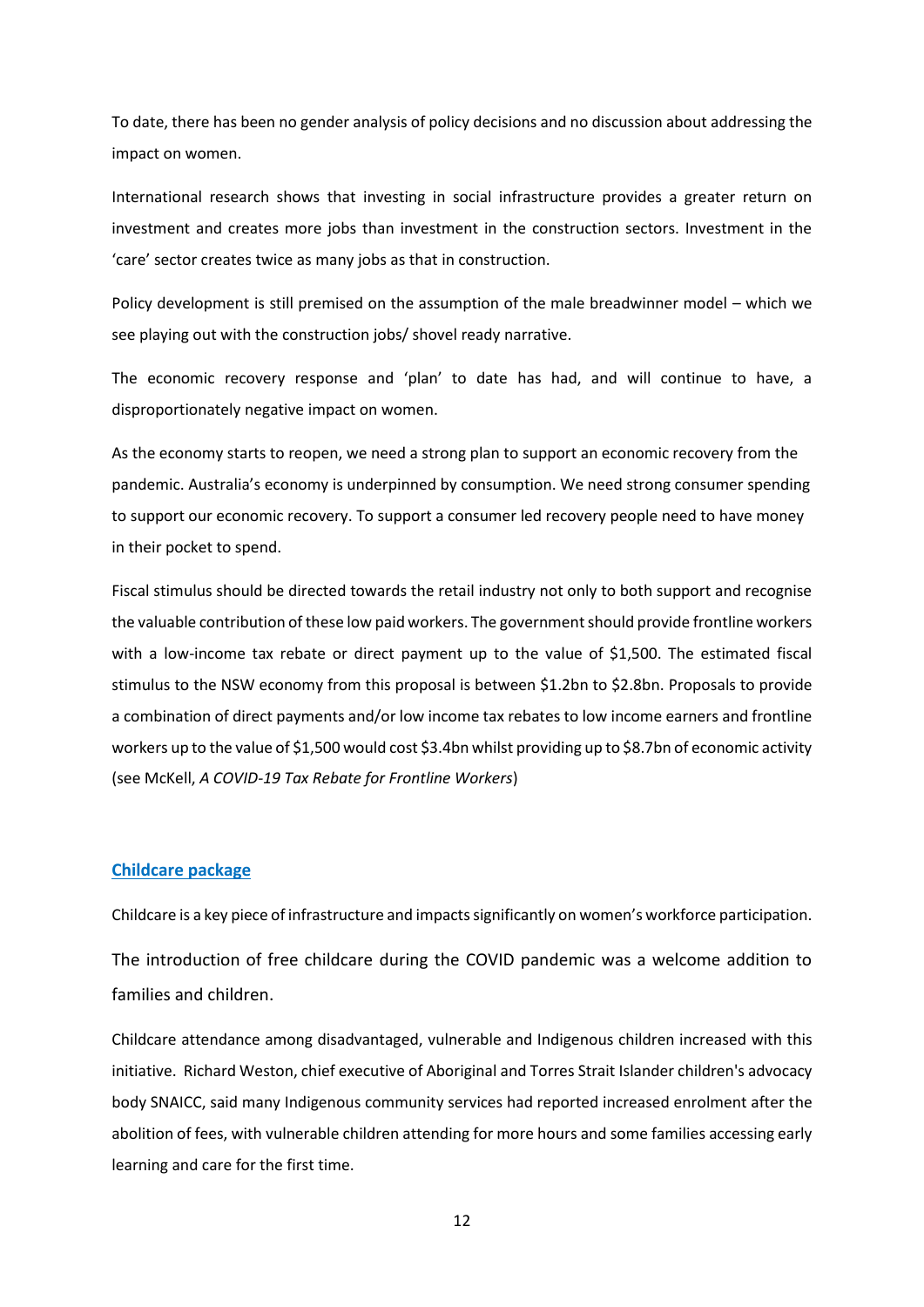Accessible, affordable quality childcare is an important enabler to women's workforce participation.

The Federal government has chosen to discontinue free childcare. This decision was accompanied by the removal of JobKeeper for those working in the Childcare sector; a sector with a female workforce of 96%.

# **Superannuation**

Current research shows that 90% of women will retire with inadequate retirement savings and that in 2010 one in five women yet to retire had no superannuation at all.<sup>20</sup>

In Australia;

- Women currently retire with 47% less superannuation than men
- Women live five years longer than men on average
- Women only receive 1/3 of the government tax concessions on super (men receive the other 2/3)

# **Quick stats**

- 40% of older single retired women live in poverty and experience economic insecurity in retirement
- 46.9% of the workforce are women
- 44% of women rely on their partners income as the main source of funds for retirement
- 8.5% of women between 65 and 74 still have a mortgage
- The average female salary is \$44,000 (including part-time workers)
- Female graduates earn \$5,000 less than male graduates in the same role
- Women spend on average five hours more per day caring for children than men

# **Key factors behind the gender super gap**

- 43% of women work part-time
- Women working full-time earn 18% less than men

<sup>&</sup>lt;sup>20</sup> KPMG, She's Price(d)less: The economics of the Gender Pay Gap, October 2016, p 2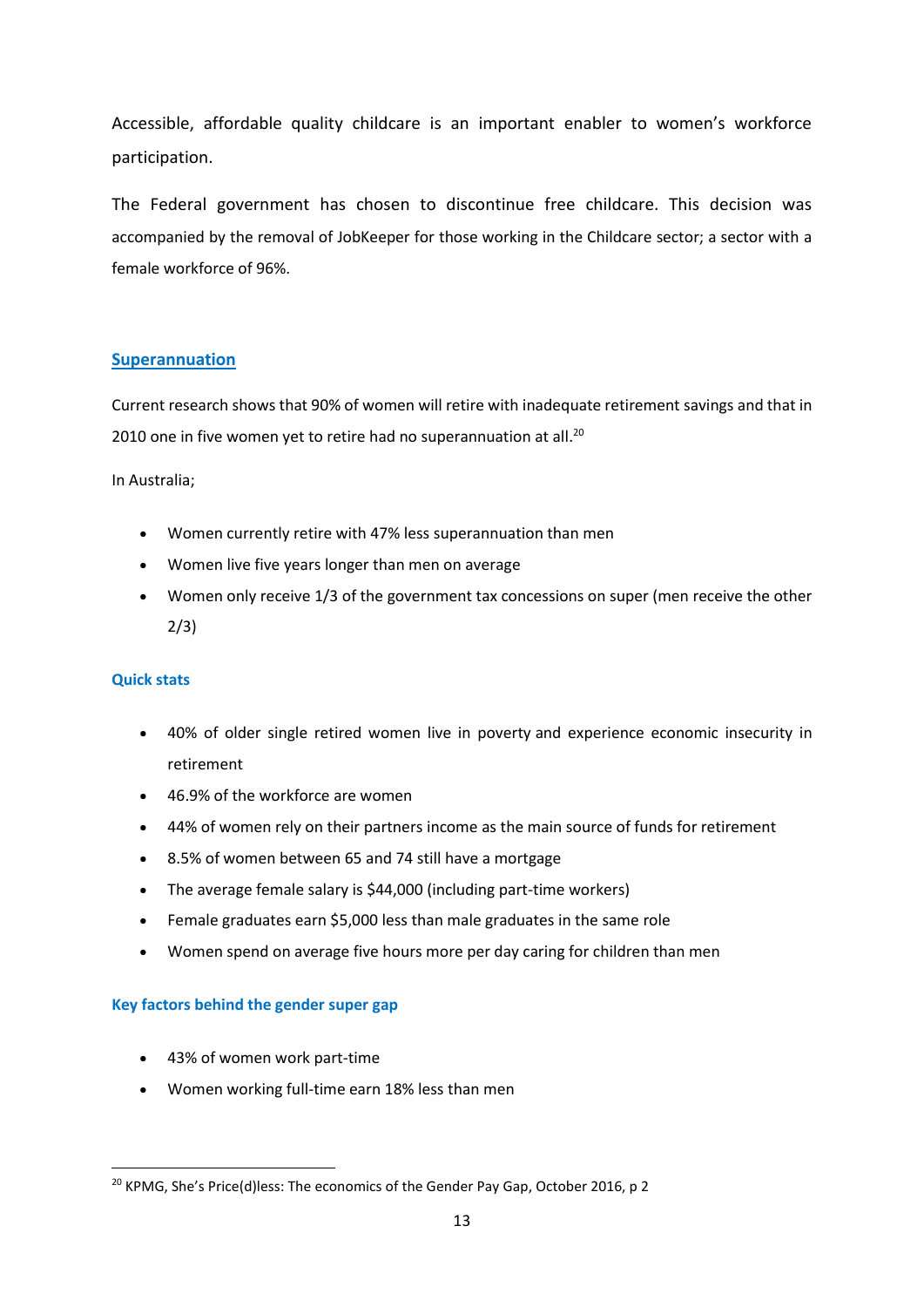- Women take on average five years out of the workforce to care for children or family members which can cause their super savings to stagnate and begin to fall behind those of men
- The current 9.5% Superannuation Guarantee does not enable most women to accrue sufficient savings for a comfortable retirement
- An estimated 220,000 women miss out on \$125 million of superannuation contributions as they do not meet the requirement to earn \$450 per month (before tax) from one employer (as many women work more than one part-time job)

### **Access to Early Release of Superannuation**

One of the first policy responses of the government was to amend the 'hardship' provisions to allow access to superannuation prior to the retirement age.

Analysis from AMP, one major superannuation fund, found that 21% of women were withdrawing their starting super balances, compared to 17% of men. Further, Female AMP clients were also withdrawing a larger proportion of their super than men, and were more likely to clear out their entire super savings (14%) compared to their male counterparts (12%). With the average superannuation balance for a woman in her early 40s at just under \$62,000, a withdrawal of the maximum is likely to wipe out the compound interest on their superannuation.

Women's ability to make up for their decreased superannuation through future earnings has also been reduced with 55% of jobs lost in Australia held by women. Female work hours also reduced by 11.5% in April, compared to a 7.5% reduction suffered by male workers4.

Women's Legal Service Victoria has also warned that women experiencing family violence almost always experience economic abuse, which could take the form of being forced into accessing their super early by violent partners.

So far, 581,000 women have accessed the superannuation early release scheme.

Superannuation is not a bank account and Superannuation is not social security, yet this policy has made it both. Women have had to fund their own COVID recovery which will have significant impacts on their ability to retire with dignity and security.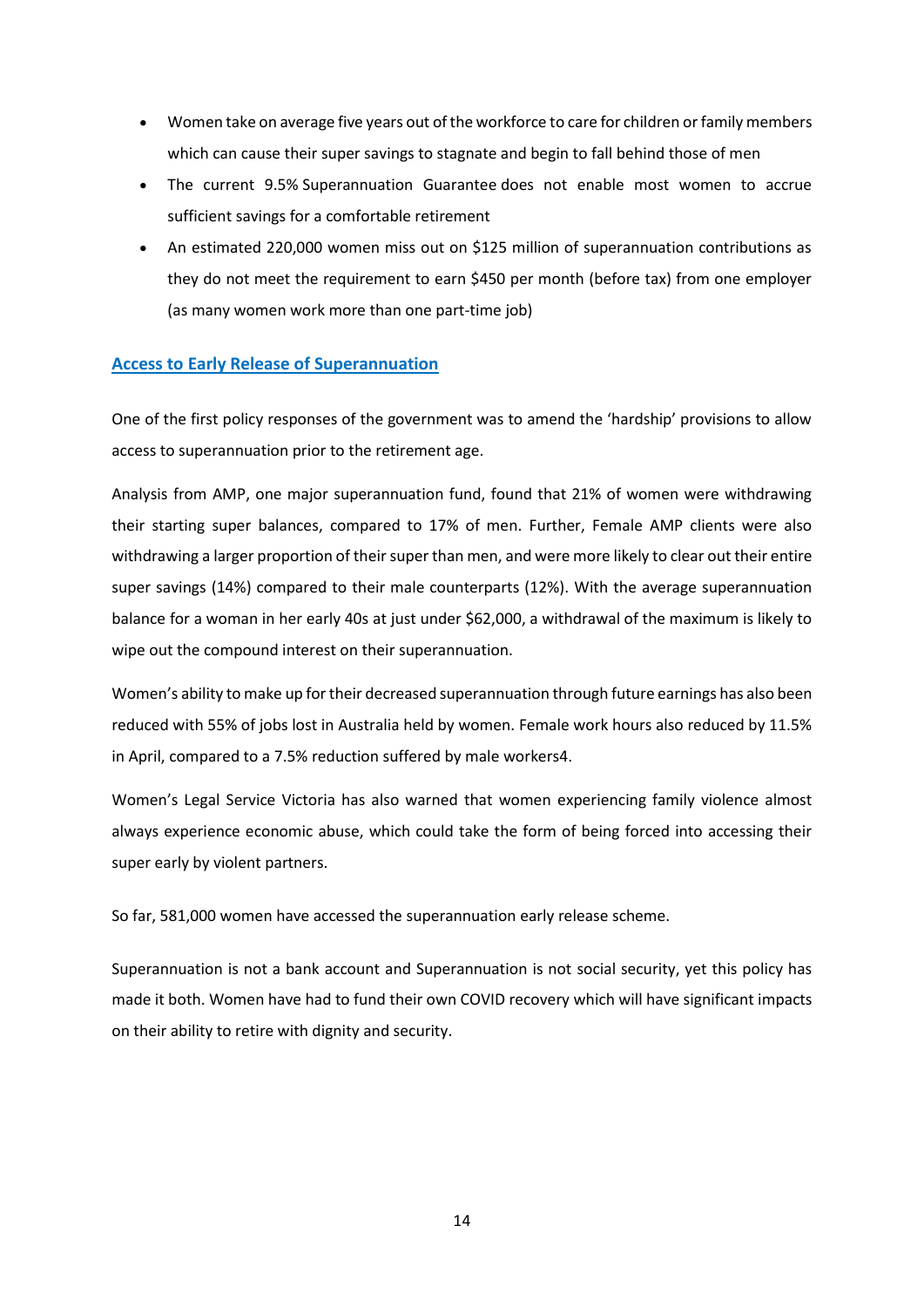#### **Home Renovations Package**

The Governments \$150,000 renovation plan announcement will have little, if any impact on job creation for women. Unlike childcare, this initiative was **not** accompanied by the removal of JobKeeper for those working in the housing and construction sector.

#### **Paid Parental Leave (Flexibility Measures)**

The Paid Parental Leave (Flexibility Measures) Amendment Bill introduced by the government earlier this year was passed in the Senate on Thursday 11 June and will become effective for babies born on or after 1 July 2020.

In response to the adverse outcomes for women due to COVID-19, the ALP moved an amendment to the Bill that would have enabled expecting parents who have lost their job or work hours because of coronavirus to continue to meet the work activity test so they can access the Paid Parental Leave scheme, as they had planned. The amendment called on the Government to use the extraordinary regulation making power granted to the Minister for Families and Social Services under the coronavirus laws to prevent families from being excluded because they don't meet the work test due to COVID-19. The Government did not support the amendment.

Unfortunately, this is one of many measures which has had an adverse impact on women. The Government failed to amend eligibility for JobKeeper payments to parents who would, if it weren't for COVID-19, have continued to work prior to the birth of their child and families who are now missing out on paid parental leave and JobKeeper and may also have missed out on JobSeeker payments if they have a partner who has kept their job. The failure to fix this problem will force parents especially mums, back to work, before they and their babies are ready, as they won't get the paid parental leave they were expecting.

In 2005, prior to the introduction of the Government Paid Parental Leave scheme, the SDA surveyed members who had recently had a baby and asked them when they returned to work after the birth of their baby. The responses were;

#### **RTW after birth of baby Cumulative**

| 1 week  | 7% | 7%  |
|---------|----|-----|
| 2 weeks | 7% | 14% |
| 3 weeks | 5% | 19% |
| 4 weeks | 0% | 19% |
| 5 weeks | 2% | 21% |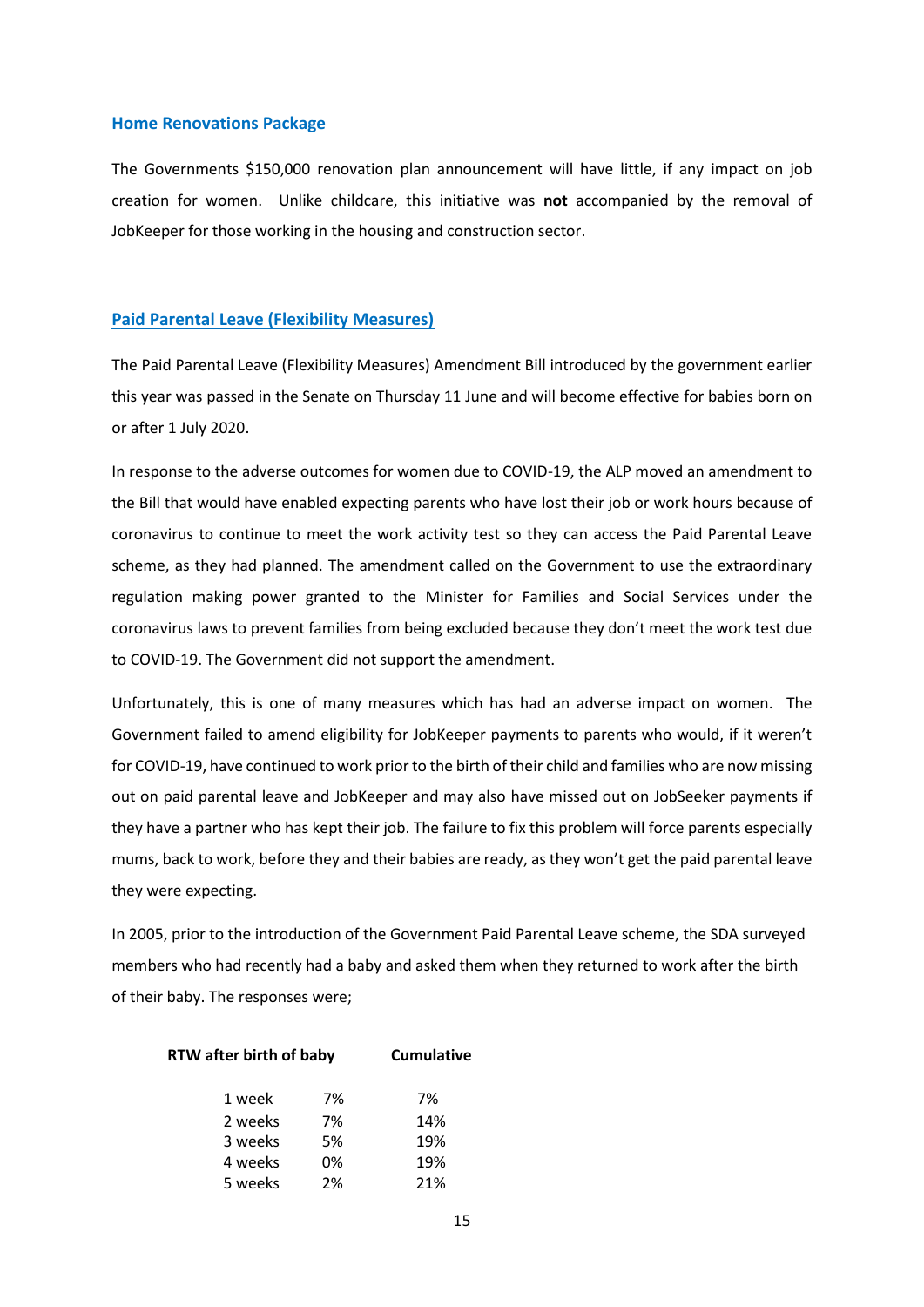| 6 weeks  | 3% | 24% |
|----------|----|-----|
| 2 months | 2% | 26% |

The government's decision to ignore the impacts of COVID on the Work Activity Test for those who are ineligible for JobKeeper or have lost their job, will mean that women, who miss out on the government paid parental leave payment will be forced to return to work early. This not only negatively impacts their health, but also the health of their baby.

# **Industrial Relations Working Groups - Awards**

The Federal government review of Awards is limited in scope to only 3 Awards; Retail, Hospitality and Restaurants.

These three industries are characterised by low paid workers, women and young people. These three industries have been acutely impacted by COVID in terms of job losses.

More women are on the minimum Awards than men and will be greatly impacted by cuts in the wages and conditions of employment.

# Award Reliance and Gender<sup>21</sup>

In 2020, women now make up 61% of award reliant workers.

In 2017, the distribution of award-reliant employees by gender across the household income distribution is shown in chart below.

Among this sample, 56 per cent of award-reliant employees were female and 44 per cent were male. The proportion of males and females located across the bottom half of the household income distribution was relatively similar.

At the higher end of the distribution, a relatively higher proportion of females were located across the highest three deciles, however, this comprised less than 10 per cent of all award-reliant employees.

 $21$  Research Report 1/2017 Award-reliant workers in the household income distribution Carlos Jimenez and David Rozenbes February 2017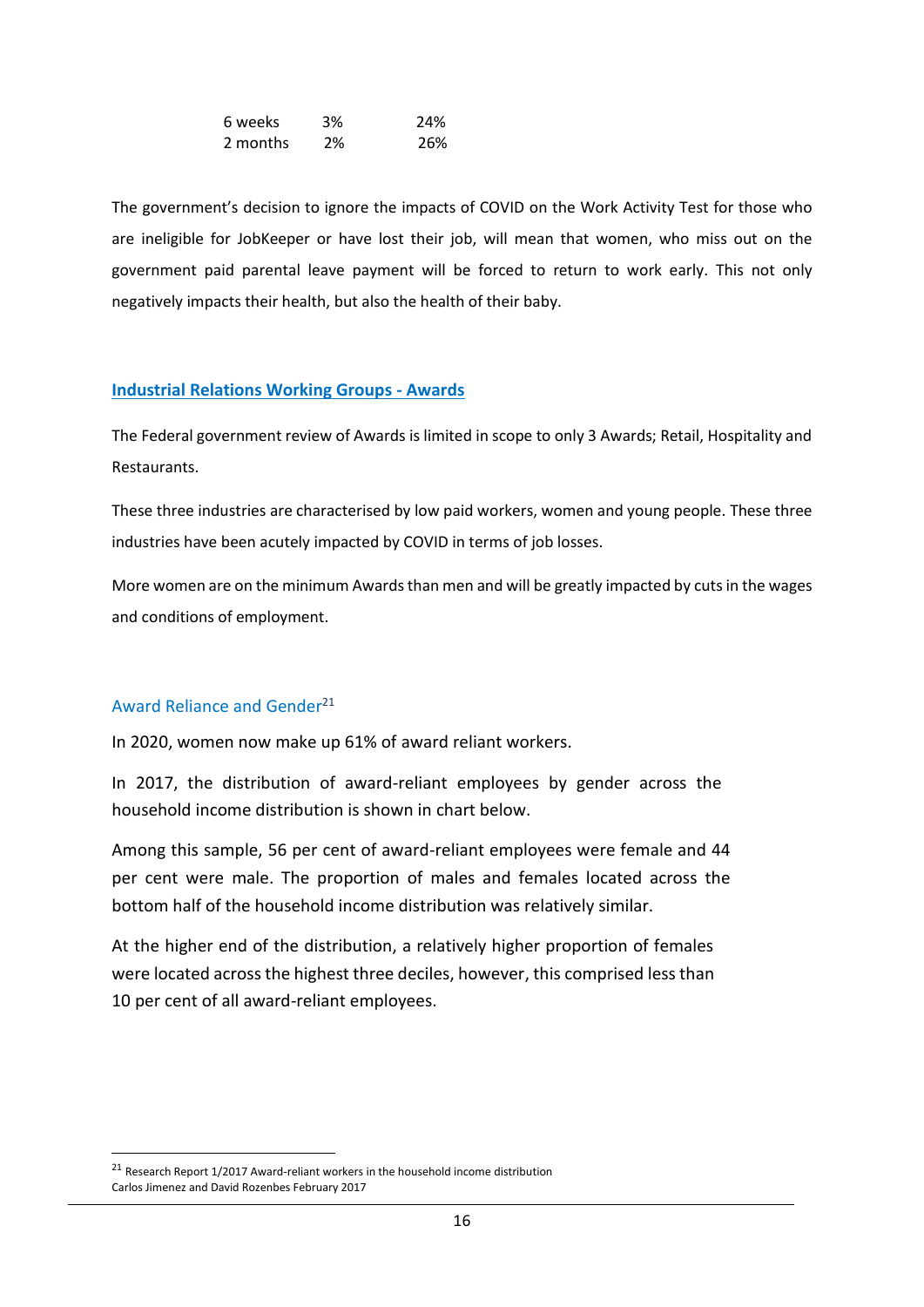

#### Distribution of award-reliant employees by household income and gender

Note the early comments regarding the Fair Work Act and the Modern Award Objective not requiring gender equitable outcomes when making changes to the award.

#### COVID-19 RECOVERY - A Pink Recession - so why the Blue Recovery?

The COVID-19 response and recovery provide us with an opportunity to reset our economy and fix some of the inequities and unfairness built into the current structure of our economy and society. The measures being considered and implemented must not exacerbate the existing gender inequalities but instead should aim to ensure a more equal outcome for women.

Research comparing the employment effects of increased public investment in construction with the same investment in the care sector, which includes health, education, childcare, aged care and disability care in seven advanced nations including Australia found that the employment gains from investing 1 per cent of gross domestic product in the care sector would generate more total employment than an identical investment in construction, especially for women, and almost as much employment for men.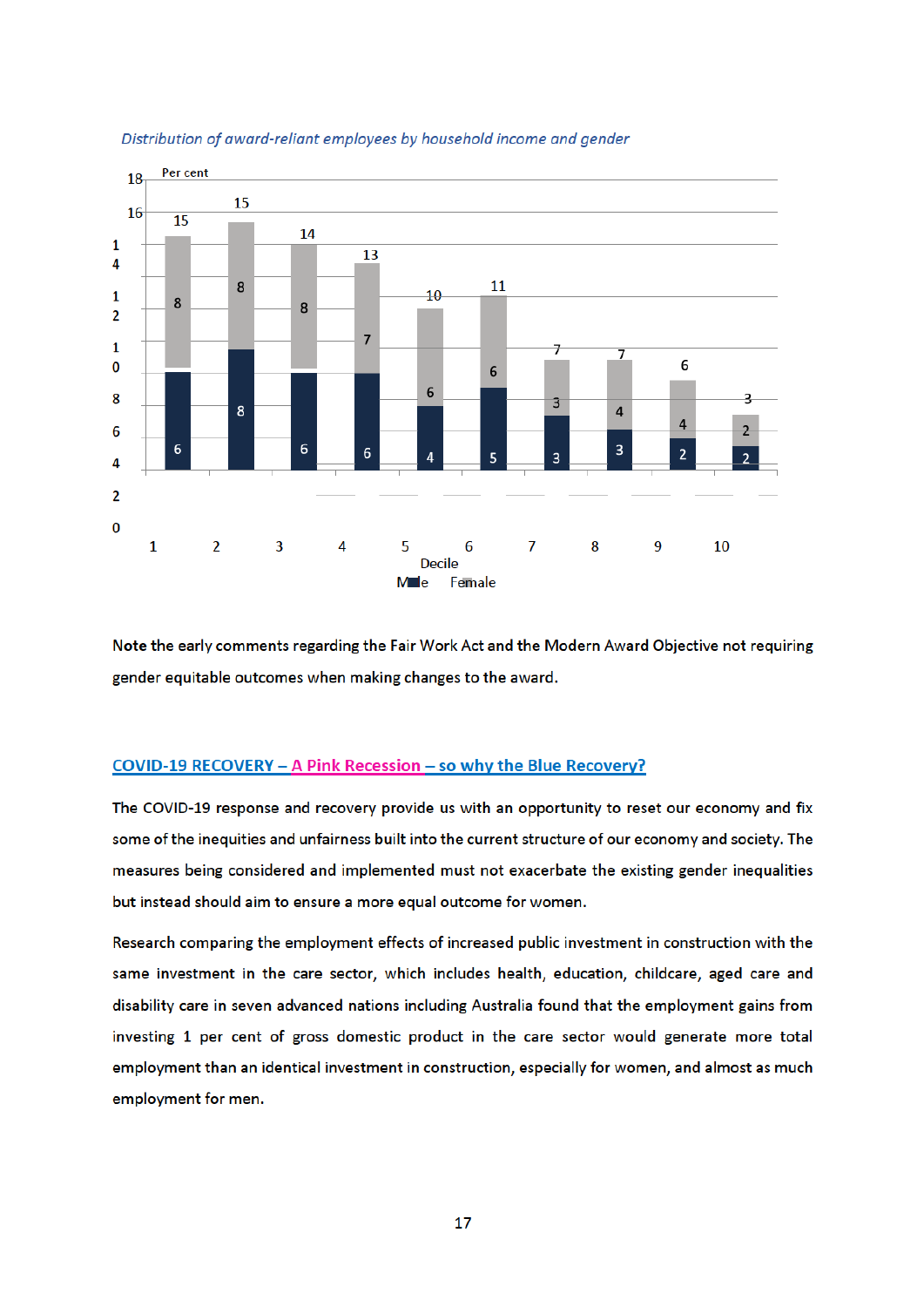In Australia the rise in the employment rate after investing 1 per cent of GDP in the care sector would be nearly twice that of the same investment in the construction sector, including direct, indirect and induced employment.

Women in Australia would gain well over half the new jobs created under the care sector scenario but less than one third of total new jobs generated if the investment was in construction.

The construction sector scenario was shown to widen the existing gender employment gap in favour of men in all seven nations studied. "Investment in construction increases the gender employment gap, while investment in care decreases it," says the study titled *The gendered employment gains of investing in social v physical infrastructure: evidence from simulations across seven OECD countries*.

The researchers also found additional investment in the care sector was much more likely to draw new people into paid employment and, therefore, increase the overall number of workers in the economy. This is not a feature of most physical infrastructure investment, the study notes.

There is overwhelming evidence that investment in health and childcare, especially high-quality childcare, lifts the productive capacity of the economy over time.

The researchers conclude that "social infrastructure investment policies should be considered on an equal basis with physical infrastructure programs" when economic stimulus is required.

Politicians seem to favour spending on building schemes during a downturn because the construction sector is a major employer accounting for about 9 per cent of jobs and has well-resourced, vocal advocates and big projects allow politicians to make grand announcements. But the retail, health care and social services sectors employ far more Australian workers, many of them women. Australia's workforce has been transformed since the last time we had a recession and policies to stimulate the economy need to adapt.

For every million dollars the government spends on education, it would create 10.6 direct jobs for women and 4.3 direct jobs for men. For every million dollars they spend on construction, it would create 0.2 jobs for women and 1 jobs for men.